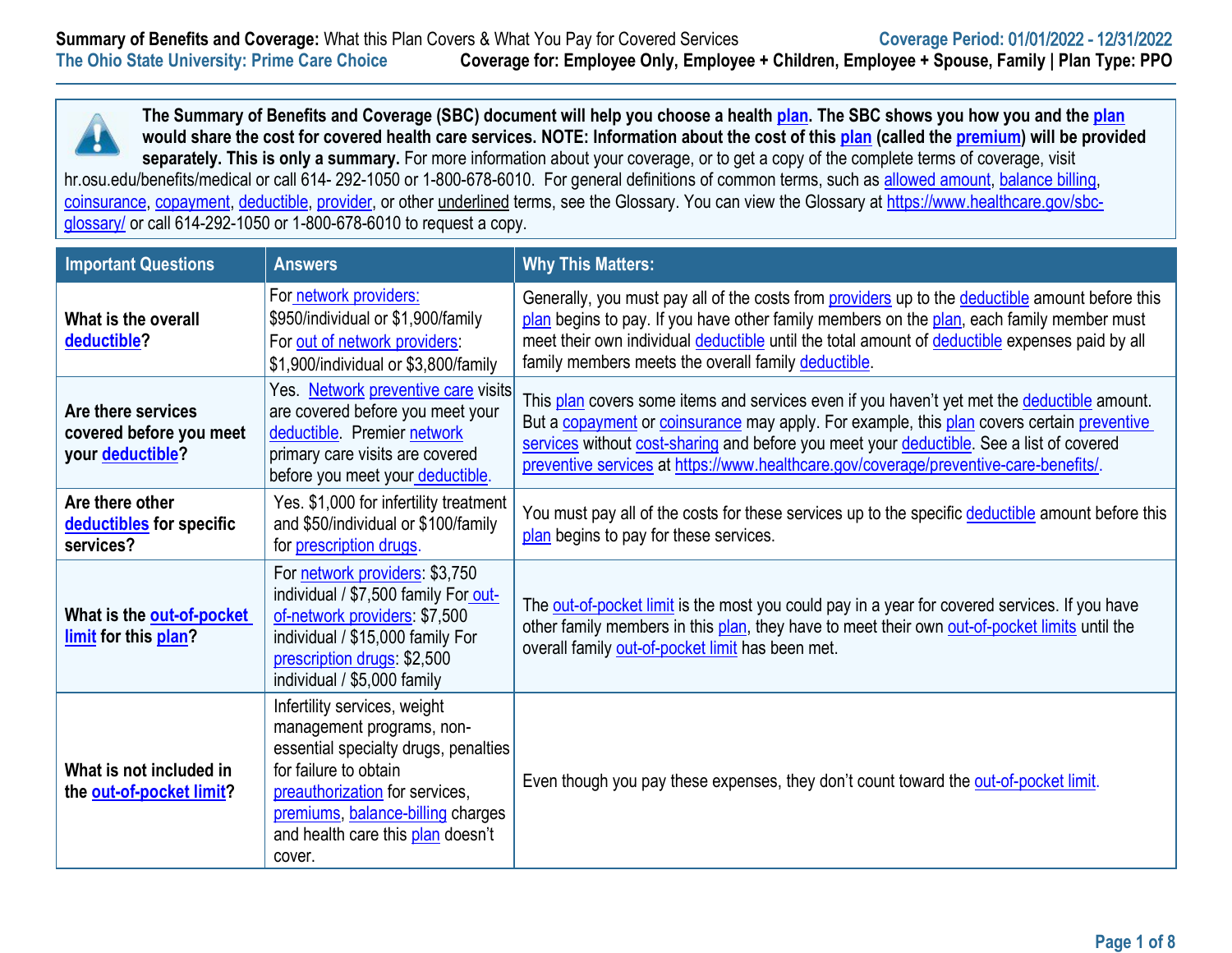| <b>Important Questions</b>                          | <b>Answers</b>                                                                                                                 | <b>Why This Matters:</b>                                                                                                                                                                                                                                                                                                                                                                                                                                                                                     |
|-----------------------------------------------------|--------------------------------------------------------------------------------------------------------------------------------|--------------------------------------------------------------------------------------------------------------------------------------------------------------------------------------------------------------------------------------------------------------------------------------------------------------------------------------------------------------------------------------------------------------------------------------------------------------------------------------------------------------|
| Will you pay less if you<br>use a network provider? | Yes, See<br>https://osuhealthplan.com/search<br>or call 614-292-4700 or 1-800-<br>678-6269 for a list of network<br>providers. | You pay the least if you use a provider in the Premier network. You pay more if you use a<br>provider in the Standard network. You will pay the most if you use an out-of-network provider,<br>and you might receive a bill from a provider for the difference between the provider's charge<br>and what your plan pays (balance billing). Be aware your network provider might use an out-of-<br>network provider for some services (such as lab work). Check with your provider before you get<br>services |
| Do you need a referral to<br>see a specialist?      | No.                                                                                                                            | You can see the specialist you choose without a referral.                                                                                                                                                                                                                                                                                                                                                                                                                                                    |

All **[copayment](https://www.healthcare.gov/sbc-glossary/#copayment)** and **[coinsurance](https://www.healthcare.gov/sbc-glossary/#coinsurance)** costs shown in this chart are after your **[deductible](https://www.healthcare.gov/sbc-glossary/#deductible)** has been met, if a **deductible** applies.

|                                               |                                                     | <b>What You Will Pay</b>                                                 |                                                                          |                                                                        |                                                                                                                                                                                                                                         |
|-----------------------------------------------|-----------------------------------------------------|--------------------------------------------------------------------------|--------------------------------------------------------------------------|------------------------------------------------------------------------|-----------------------------------------------------------------------------------------------------------------------------------------------------------------------------------------------------------------------------------------|
| <b>Common</b><br><b>Medical Event</b>         | <b>Services You May Need</b>                        | <b>Premier Network</b><br><b>Provider</b><br>(You will pay the<br>least) | <b>Standard Network</b><br><b>Provider</b><br>(You will pay the<br>more) | <b>Out-of-Network</b><br><b>Provider</b><br>(You will pay the<br>most) | <b>Limitations, Exceptions &amp;</b><br><b>Other Important Information</b>                                                                                                                                                              |
|                                               | Primary care visit to treat an<br>injury or illness | No charge                                                                | 30% coinsurance                                                          | 40% coinsurance                                                        | Out-of-network services subject<br>to balance billing.                                                                                                                                                                                  |
| If you visit a                                | <b>Specialist</b> visit                             | 20% coinsurance                                                          | 30% coinsurance                                                          | 40% coinsurance                                                        | Out-of-network services subject<br>to <b>balance</b> billing                                                                                                                                                                            |
| health care<br>provider's<br>office or clinic | Preventive care/screening/<br>immunization          | No charge                                                                | No charge                                                                | 40% coinsurance                                                        | Out-of-network services subject<br>to <b>balance billing</b> . You may have<br>to pay for services that aren't<br>preventive. Ask your provider if<br>the services needed are<br>preventive. Then check what<br>your plan will pay for. |
| If you have a<br>test                         | Diagnostic test (x-ray, blood<br>work)              | 20% coinsurance                                                          | 30% coinsurance                                                          | 40% coinsurance                                                        | Out-of-network services subject                                                                                                                                                                                                         |
|                                               | Imaging (CT/PET scans,<br>MRI <sub>s</sub> )        | 20% coinsurance                                                          | 30% coinsurance                                                          | 40% coinsurance                                                        | to <b>balance</b> billing.                                                                                                                                                                                                              |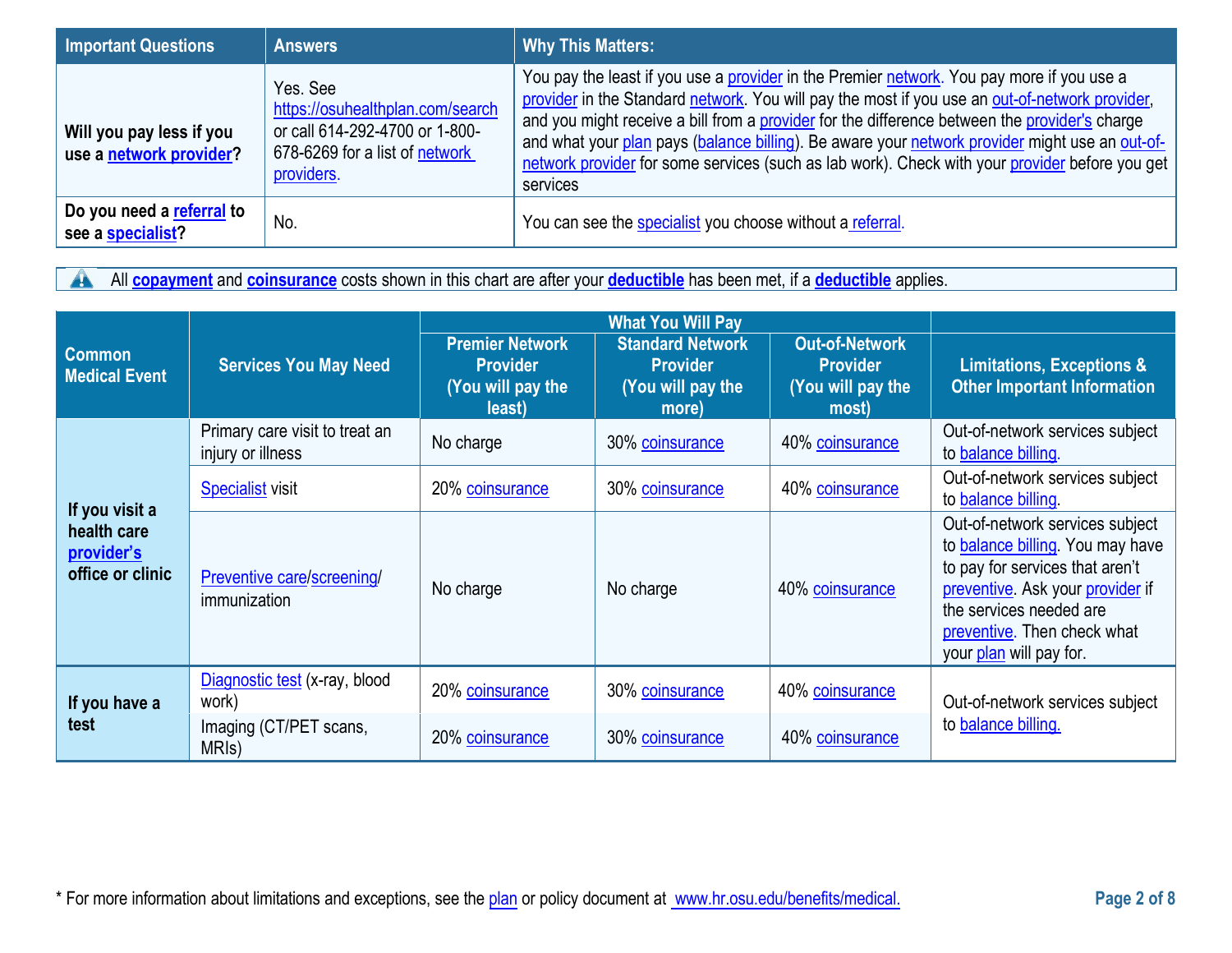|                                                                                                                                                                                           | <b>What You Will Pay</b>                                 |                                                                                                                                                                                                                                                                                                                        |                                                                          |                                                                        |                                                                                                                                                                                                                                                                                                                                                                                                                                                                                                                                                                   |
|-------------------------------------------------------------------------------------------------------------------------------------------------------------------------------------------|----------------------------------------------------------|------------------------------------------------------------------------------------------------------------------------------------------------------------------------------------------------------------------------------------------------------------------------------------------------------------------------|--------------------------------------------------------------------------|------------------------------------------------------------------------|-------------------------------------------------------------------------------------------------------------------------------------------------------------------------------------------------------------------------------------------------------------------------------------------------------------------------------------------------------------------------------------------------------------------------------------------------------------------------------------------------------------------------------------------------------------------|
| <b>Common</b><br><b>Medical Event</b>                                                                                                                                                     | <b>Services You May Need</b>                             | <b>Premier Network</b><br><b>Provider</b><br>(You will pay the<br>least)                                                                                                                                                                                                                                               | <b>Standard Network</b><br><b>Provider</b><br>(You will pay the<br>more) | <b>Out-of-Network</b><br><b>Provider</b><br>(You will pay the<br>most) | <b>Limitations, Exceptions &amp;</b><br><b>Other Important Information</b>                                                                                                                                                                                                                                                                                                                                                                                                                                                                                        |
|                                                                                                                                                                                           | Generic drugs                                            | Preferred Pharmacy: \$10 copay/prescription for<br>retail; \$25 copay/prescription for home delivery<br>or Retail90; no charge for value-based program;<br>deductible does not apply. Non-Preferred<br>Pharmacy: \$20 copay/prescription for retail;<br>value-based program not covered; deductible<br>does not apply. |                                                                          | Not covered                                                            | Covers up to a 30-day supply<br>(retail), up to a 90-day supply<br>(home delivery or Retail90).                                                                                                                                                                                                                                                                                                                                                                                                                                                                   |
| If you need<br>drugs to treat<br>your illness or<br>condition<br>More<br>information<br>about<br>prescription<br>drug coverage<br>is available at<br>hr.osu.edu/bene<br>fits/prescription | Formulary brand drugs<br>(Preferred brand drugs)         | Preferred Pharmacy: 30% coinsurance for retail,<br>home delivery and Retail90; 15% coinsurance<br>for value- based program. Non-Preferred<br>Pharmacy: 35% coinsurance for retail; value-<br>based program not covered.                                                                                                |                                                                          | Not covered                                                            | Covers up to a 30-day supply<br>(retail), up to a 90-day supply<br>(home delivery or Retail90).<br>Certain prescription drugs<br>require <i>preauthorization</i> .<br>Preferred Pharmacy: \$100<br>maximum (formulary brand<br>name, retail), \$50 maximum<br>(formulary brand name, value-<br>based retail) Non-Preferred<br>Pharmacy: \$110 maximum<br>(formulary brand name, retail).<br>Home Delivery/Retail90: \$250<br>maximum (formulary brand<br>name, home delivery/Retail90),<br>\$125 maximum (formulary brand<br>name, value-based home<br>delivery). |
|                                                                                                                                                                                           | Non-formulary brand drugs<br>(Non-preferred brand drugs) | Preferred Pharmacy: 50% coinsurance for retail,<br>home delivery and Retail90. Non-Preferred<br>Pharmacy: 55% coinsurance                                                                                                                                                                                              |                                                                          | Not covered                                                            | Covers up to a 30-day supply<br>(retail), up to a 90-day supply<br>(home delivery or Retail90).<br>Certain prescription drugs<br>require preauthorization.                                                                                                                                                                                                                                                                                                                                                                                                        |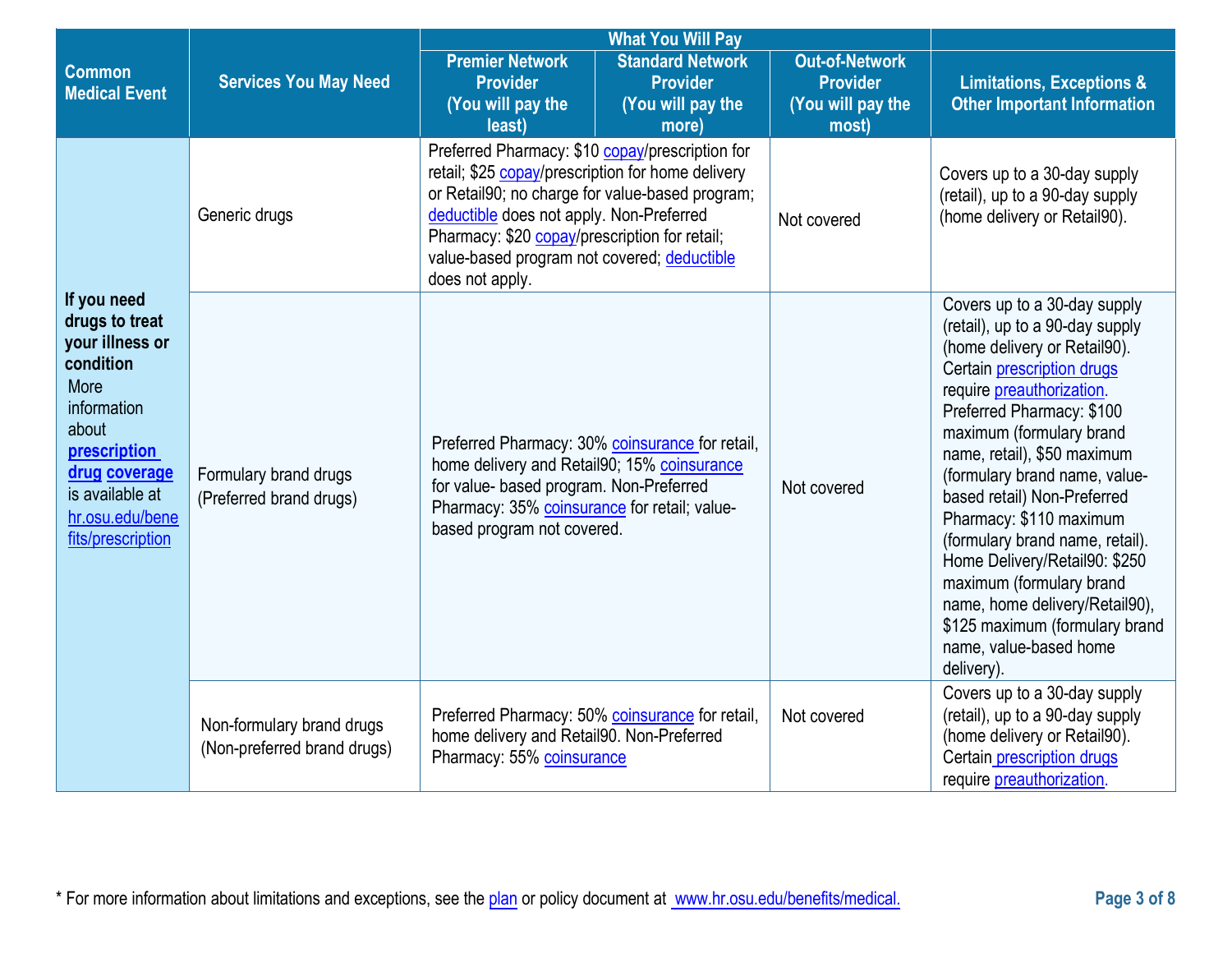|                                                                                                                                                                                                  |                                                   |                                                                                                                                                                                                                                                                                                 | <b>What You Will Pay</b>                                                 |                                                                        |                                                                                                                                                                                                                                                                                                                                                                                                                                                                                            |
|--------------------------------------------------------------------------------------------------------------------------------------------------------------------------------------------------|---------------------------------------------------|-------------------------------------------------------------------------------------------------------------------------------------------------------------------------------------------------------------------------------------------------------------------------------------------------|--------------------------------------------------------------------------|------------------------------------------------------------------------|--------------------------------------------------------------------------------------------------------------------------------------------------------------------------------------------------------------------------------------------------------------------------------------------------------------------------------------------------------------------------------------------------------------------------------------------------------------------------------------------|
| <b>Common</b><br><b>Medical Event</b>                                                                                                                                                            | <b>Services You May Need</b>                      | <b>Premier Network</b><br><b>Provider</b><br>(You will pay the<br>least)                                                                                                                                                                                                                        | <b>Standard Network</b><br><b>Provider</b><br>(You will pay the<br>more) | <b>Out-of-Network</b><br><b>Provider</b><br>(You will pay the<br>most) | <b>Limitations, Exceptions &amp;</b><br><b>Other Important Information</b>                                                                                                                                                                                                                                                                                                                                                                                                                 |
| If you need<br>drugs to treat<br>your illness or<br>condition<br>More<br>information<br>about<br><b>prescription</b><br>drug coverage<br>is available at<br>hr.osu.edu/bene<br>fits/prescription | <b>Specialty drugs</b>                            | 20% coinsurance for generic and formulary<br>brand name; 50% coinsurance for non-formulary<br>brand name; deductible does not apply to<br>generics<br>If enrolled in the SaveonSP program, certain<br>specialty drugs available at no charge. To enroll,<br>contact SaveonSP at 1-800-683-1074. |                                                                          | Not covered                                                            | Covers up to a 30-day supply.<br>Must use Ohio State University<br><b>Outpatient Pharmacy, Nationwide</b><br><b>Children's Hospital Outpatient</b><br>Pharmacy, or Accredo<br>Pharmacy. \$50 maximum<br>(generic), \$100 maximum<br>(formulary brand name). Certain<br>prescription drugs require<br>preauthorization. Copays for non-<br>essential health benefit specialty<br>drugs under the SaveonSP<br>program do not accumulate to<br>the prescription drug out-of-<br>pocket limit. |
| If you have<br>outpatient                                                                                                                                                                        | Facility fee (e.g., ambulatory<br>surgery center) | 20% coinsurance                                                                                                                                                                                                                                                                                 | 30% coinsurance                                                          | 40% coinsurance                                                        | Out-of-network services subject                                                                                                                                                                                                                                                                                                                                                                                                                                                            |
| surgery                                                                                                                                                                                          | Physician/surgeon fees                            | 20% coinsurance                                                                                                                                                                                                                                                                                 | 30% coinsurance                                                          | 40% coinsurance                                                        | to balance billing.                                                                                                                                                                                                                                                                                                                                                                                                                                                                        |
|                                                                                                                                                                                                  | <b>Emergency room care</b>                        | 20% coinsurance                                                                                                                                                                                                                                                                                 | 20% coinsurance                                                          | 20% coinsurance                                                        | None                                                                                                                                                                                                                                                                                                                                                                                                                                                                                       |
| If you need<br>immediate                                                                                                                                                                         | <b>Emergency medical</b><br>transportation        | 20% coinsurance                                                                                                                                                                                                                                                                                 | 20% coinsurance                                                          | 20% coinsurance                                                        | Out-of-network services subject<br>to balance billing except air<br>ambulance.                                                                                                                                                                                                                                                                                                                                                                                                             |
| medical<br>attention                                                                                                                                                                             | <b>Urgent care</b>                                | 20% coinsurance                                                                                                                                                                                                                                                                                 | 20% coinsurance                                                          | 40% coinsurance                                                        | Out-of-network services subject<br>to balance billing. No network<br>restrictions outside of Ohio for<br>urgent care                                                                                                                                                                                                                                                                                                                                                                       |
| If you have a<br>hospital stay                                                                                                                                                                   | Facility fee (e.g., hospital<br>room)             | 20% coinsurance                                                                                                                                                                                                                                                                                 | 30% coinsurance                                                          | 40% coinsurance                                                        | Out-of-network services subject<br>to <b>balance billing</b><br>Preauthorization is required,<br>except emergency admissions<br>must be authorized within one<br>business day. If not obtained,<br>claims may be denied or a                                                                                                                                                                                                                                                               |

\* For more information about limitations and exceptions, see the plan or policy document at www.hr.osu.edu/benefits/medical. **Page 4 of 8**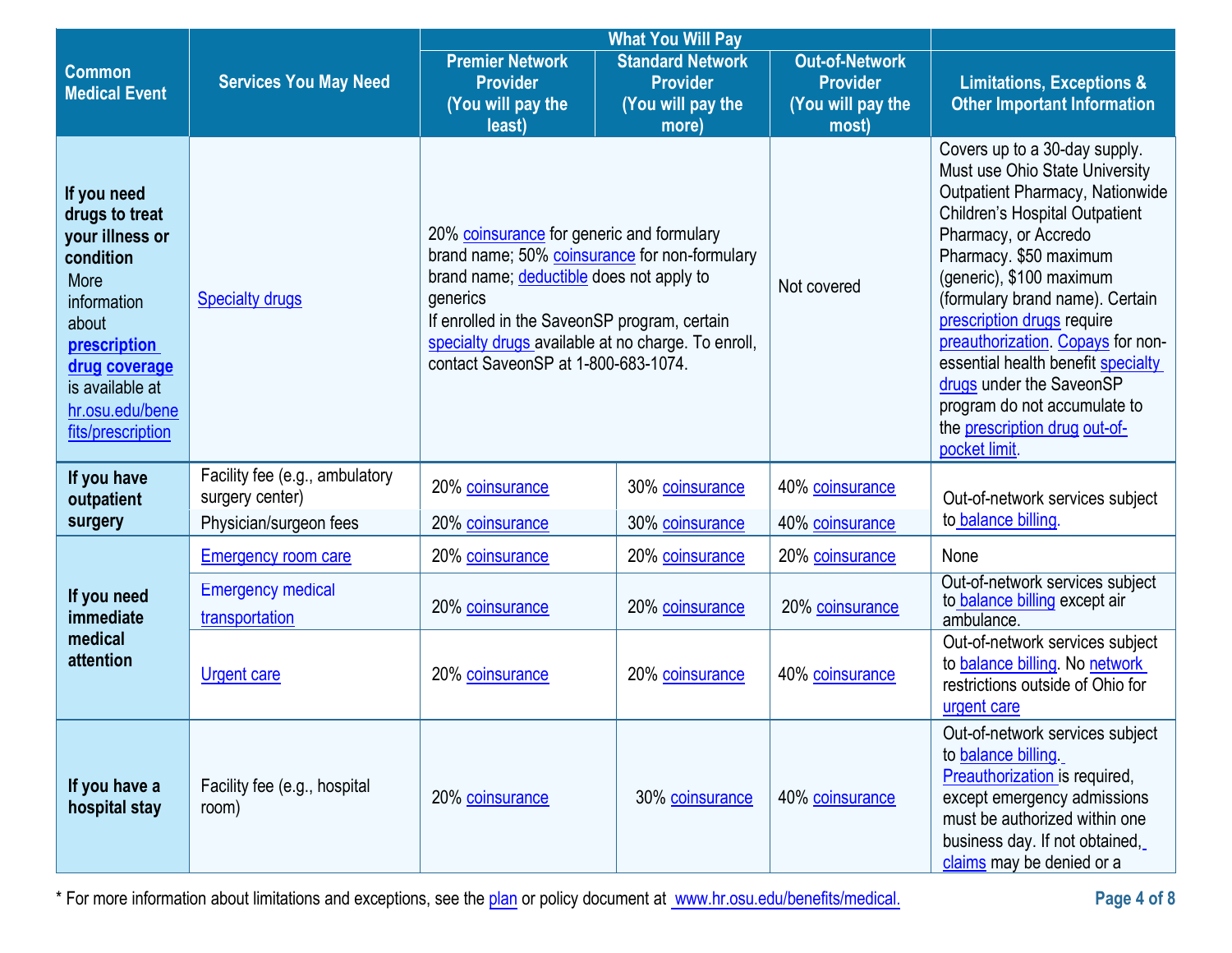|                                                                                          |                                              |                                                                          | <b>What You Will Pay</b>                                                 |                                                                        |                                                                                                                                                                                                                                                                     |
|------------------------------------------------------------------------------------------|----------------------------------------------|--------------------------------------------------------------------------|--------------------------------------------------------------------------|------------------------------------------------------------------------|---------------------------------------------------------------------------------------------------------------------------------------------------------------------------------------------------------------------------------------------------------------------|
| <b>Common</b><br><b>Medical Event</b>                                                    | <b>Services You May Need</b>                 | <b>Premier Network</b><br><b>Provider</b><br>(You will pay the<br>least) | <b>Standard Network</b><br><b>Provider</b><br>(You will pay the<br>more) | <b>Out-of-Network</b><br><b>Provider</b><br>(You will pay the<br>most) | <b>Limitations, Exceptions &amp;</b><br><b>Other Important Information</b>                                                                                                                                                                                          |
|                                                                                          |                                              |                                                                          |                                                                          |                                                                        | penalty applied of 20% of the<br>fee, up to \$1,000 per admission<br>or service.                                                                                                                                                                                    |
|                                                                                          | Physician/surgeon fees                       | 20% coinsurance                                                          | 30% coinsurance                                                          | 40% coinsurance                                                        | Out-of-network services subject<br>to balance billing.                                                                                                                                                                                                              |
|                                                                                          | <b>Outpatient services</b>                   | 20% coinsurance                                                          | 20% coinsurance                                                          | 40% coinsurance                                                        | Out-of-network services subject<br>to <b>balance</b> billing                                                                                                                                                                                                        |
| If you need<br>mental health,<br>behavioral<br>health, or<br>substance<br>abuse services | Inpatient services                           | 20% coinsurance                                                          | 30% coinsurance                                                          | 40% coinsurance                                                        | Preauthorization is required for<br>inpatient care, except<br>emergency admissions must be<br>authorized within one business<br>day. If not obtained, claims may<br>be denied or a penalty applied of<br>20% of the fee, up to \$1,000 per<br>admission or service. |
|                                                                                          | Office visits                                | 20% coinsurance                                                          | 30% coinsurance                                                          | 40% coinsurance                                                        | Out-of-network services subject                                                                                                                                                                                                                                     |
|                                                                                          | Childbirth/delivery professional<br>services | 20% coinsurance                                                          | 30% coinsurance                                                          | 40% coinsurance                                                        | to balance billing<br>Preauthorization is required,                                                                                                                                                                                                                 |
| If you are<br>pregnant                                                                   | Childbirth/delivery facility<br>services     | 20% coinsurance                                                          | 30% coinsurance                                                          | 40% coinsurance                                                        | except emergency admissions<br>must be authorized within one<br>business day. If not obtained,<br>claims may be denied or a<br>penalty applied of 20% of the<br>fee, up to \$1,000 per admission<br>or service.                                                     |
| If you need<br>help recovering<br>or have other<br>special health<br>needs               | Home health care                             | 20% coinsurance                                                          | 30% coinsurance                                                          | 40% coinsurance                                                        | Out-of-network services subject<br>to balance billing.<br>Preauthorization is required. If<br>not obtained, claims may be<br>denied or a penalty applied of<br>20% of the fee, up to $$1,000$ per<br>admission or service.                                          |
|                                                                                          |                                              | 20% coinsurance                                                          | 30% coinsurance                                                          | 40% coinsurance                                                        | Out-of-network services subject                                                                                                                                                                                                                                     |

\* For more information about limitations and exceptions, see the plan or policy document at www.hr.osu.edu/benefits/medical. **Page 5 of 8**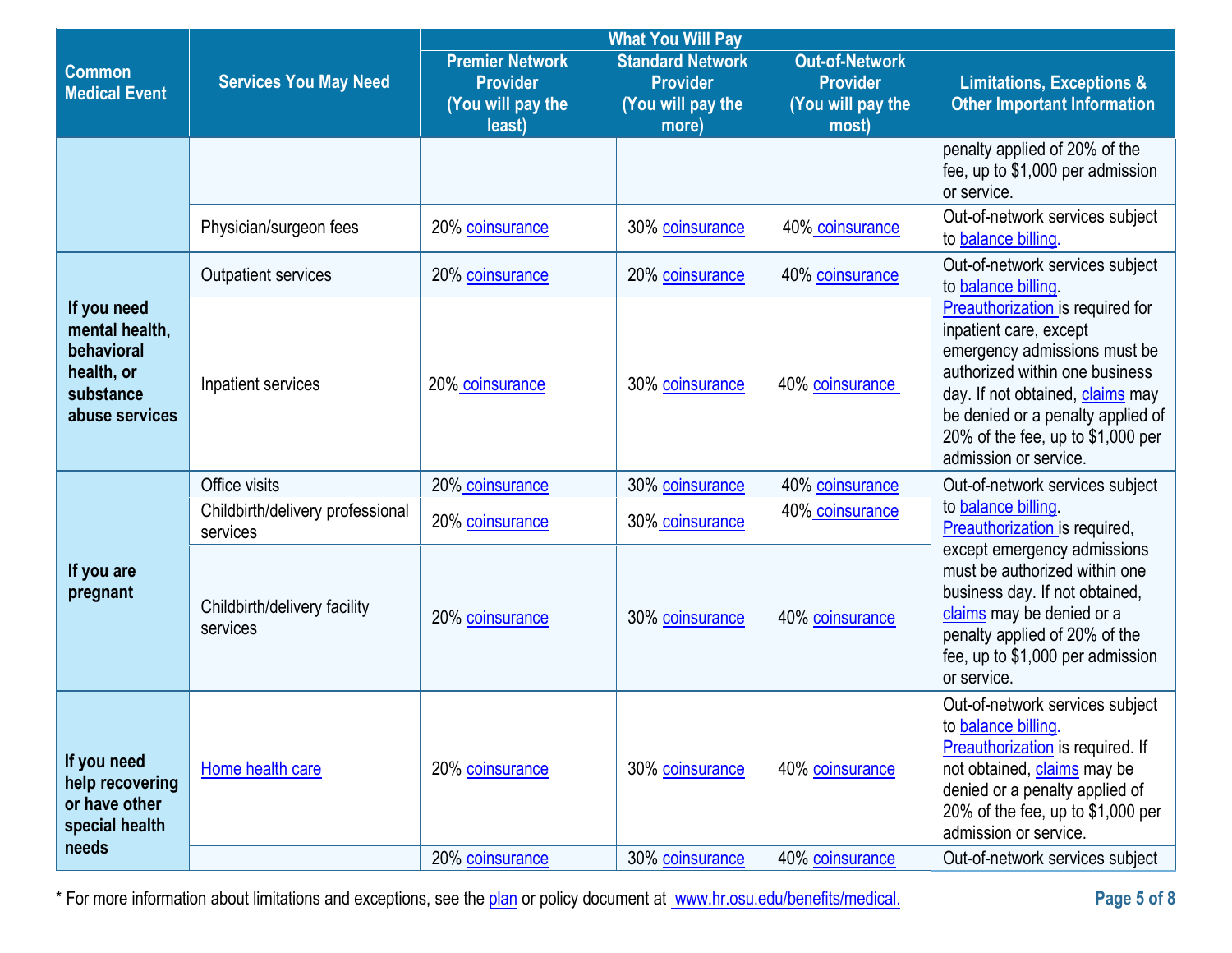|                                                 | <b>What You Will Pay</b>                                       |                                                                          |                                                                          |                                                                        |                                                                                                                                                                                                                                                                                                                                                    |
|-------------------------------------------------|----------------------------------------------------------------|--------------------------------------------------------------------------|--------------------------------------------------------------------------|------------------------------------------------------------------------|----------------------------------------------------------------------------------------------------------------------------------------------------------------------------------------------------------------------------------------------------------------------------------------------------------------------------------------------------|
| <b>Common</b><br><b>Medical Event</b>           | <b>Services You May Need</b>                                   | <b>Premier Network</b><br><b>Provider</b><br>(You will pay the<br>least) | <b>Standard Network</b><br><b>Provider</b><br>(You will pay the<br>more) | <b>Out-of-Network</b><br><b>Provider</b><br>(You will pay the<br>most) | <b>Limitations, Exceptions &amp;</b><br><b>Other Important Information</b>                                                                                                                                                                                                                                                                         |
|                                                 | <b>Rehabilitation services</b><br><b>Habilitation services</b> | 20% coinsurance                                                          | 30% coinsurance                                                          | 40% coinsurance                                                        | to <b>balance billing</b> . Coverage for<br>occupational and physical<br>therapy outpatient services is<br>limited to a combined maximum<br>of 45 visits per year. Coverage<br>for speech therapy is limited to                                                                                                                                    |
| If you need<br>help recovering<br>or have other | <b>Skilled nursing care</b><br>Durable medical equipment       | 20% coinsurance<br>20% coinsurance                                       | 30% coinsurance<br>30% coinsurance                                       | 40% coinsurance<br>40% coinsurance                                     | 20 visits per year.<br>Coverage for extended care<br>facility is limited to 60 days per                                                                                                                                                                                                                                                            |
| special health<br>needs                         | <b>Hospice services</b>                                        | 20% coinsurance                                                          | 30% coinsurance                                                          | 40% coinsurance                                                        | year. Out-of-network services<br>subject to balance billing<br>Preauthorization is required,<br>except for durable medical<br>equipment, which requires<br>preauthorization for services<br>over \$2,000. If not obtained,<br>claims may be denied or a<br>penalty applied of 20% of the<br>fee, up to \$1,000 per admission,<br>service or claim. |
| If your child                                   | Children's eye exam                                            | Not covered                                                              | Not covered                                                              | Not covered                                                            |                                                                                                                                                                                                                                                                                                                                                    |
| needs dental                                    | Children's glasses                                             | Not covered                                                              | Not covered                                                              | Not covered                                                            | None                                                                                                                                                                                                                                                                                                                                               |
| or eye care                                     | Children's dental check-up                                     | Not covered                                                              | Not covered                                                              | Not covered                                                            |                                                                                                                                                                                                                                                                                                                                                    |

**Excluded Services & Other Covered Services:** 

**Services Your [Plan](https://www.healthcare.gov/sbc-glossary/#plan) Generally Does NOT Cover (Check your policy or [plan](https://www.healthcare.gov/sbc-glossary/#plan) document for more information and a list of any other [excluded services.](https://www.healthcare.gov/sbc-glossary/#excluded-services))**

• Cosmetic Surgery

- 
- 

• Private-duty nursing

• Dental care (Adult & Child)

- Long-term care
- Non-emergency care when traveling outside the Routine eye care (Adult & Child) U.S.
-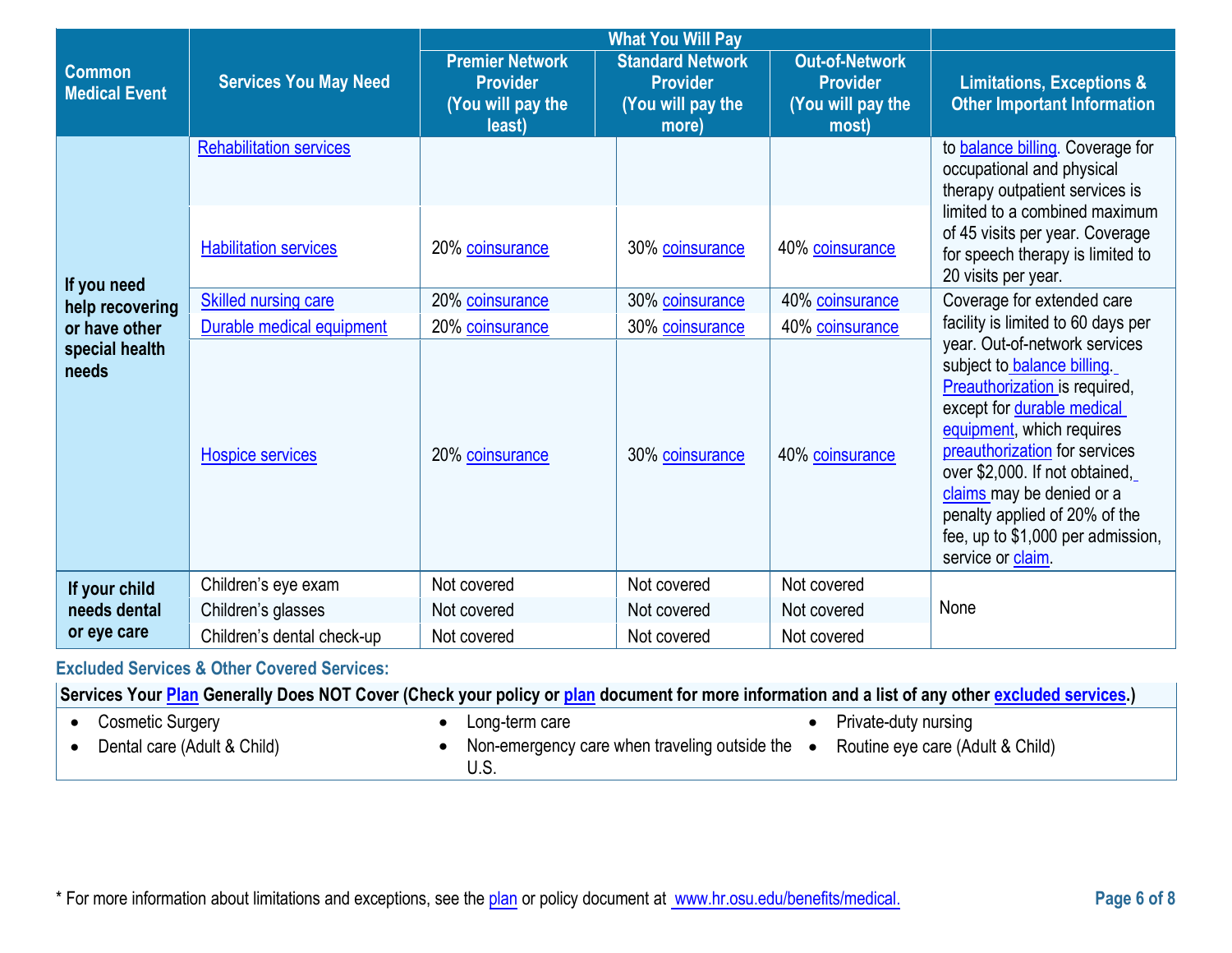|                                                                                                                                                                                  | Other Covered Services (Limitations may apply to these services. This isn't a complete list. Please see your plan document.)                                                                                                                                                                                                                    |  |  |  |  |
|----------------------------------------------------------------------------------------------------------------------------------------------------------------------------------|-------------------------------------------------------------------------------------------------------------------------------------------------------------------------------------------------------------------------------------------------------------------------------------------------------------------------------------------------|--|--|--|--|
| Acupuncture (\$2,000 annual maximum,<br>combined with chiropractic care)<br><b>Bariatric Surgery</b><br>Chiropractic care (\$2,000 annual maximum,<br>combined with acupuncture) | Hearing aids (20% coinsurance after deductible<br>Routine foot care<br>up to \$1,400/single, \$2,800/bilateral every three<br>Weight loss programs (50% coinsurance)<br>vears<br>Infertility treatment (50% coinsurance after<br>separate deductible of \$1,000/person,<br>combined \$15,000 medical and prescription<br>drug lifetime maximum) |  |  |  |  |

**Your Rights to Continue Coverage:** There are agencies that can help if you want to continue your coverage after it ends. The contact information for those agencies is: Trustmark at 1-866-442-8257, OSU Health Plan at 1-800-678-6269 or 614-292-4700, or the U.S. Department of Health and Human Services, Center for Consumer Information and Insurance Oversight, at 1-877-267-2323 x61565 or [https://www.cms.gov/cciio/.](https://www.cms.gov/cciio/) Other coverage options may be available to you, too, including buying individual insurance coverage through the [Health Insurance](https://www.healthcare.gov/sbc-glossary/#health-insurance) [Marketplace.](https://www.healthcare.gov/sbc-glossary/#marketplace) For more information about the [Marketplace,](https://www.healthcare.gov/sbc-glossary/#marketplace) visit [www.HealthCare.gov](http://www.healthcare.gov/) or call 1-800-318- 2596.

Your Grievance and Appeals Rights: There are agencies that can help if you have a complaint against your [plan](https://www.healthcare.gov/sbc-glossary/#plan) for a denial of a [claim.](https://www.healthcare.gov/sbc-glossary/#claim) This complaint is called a [grievance](https://www.healthcare.gov/sbc-glossary/#grievance) or [appeal.](https://www.healthcare.gov/sbc-glossary/#appeal) For more information about your rights, look at the explanation of benefits you will receive for that medical [claim.](https://www.healthcare.gov/sbc-glossary/#claim) Your [plan](https://www.healthcare.gov/sbc-glossary/#plan) documents also provide complete information on how to submit a [claim,](https://www.healthcare.gov/sbc-glossary/#claim) [appeal,](https://www.healthcare.gov/sbc-glossary/#appeal) or a [grievance](https://www.healthcare.gov/sbc-glossary/#grievance) for any reason to your [plan.](https://www.healthcare.gov/sbc-glossary/#plan) For more information about your rights, this notice, or assistance, contact: Trustmark at 1-866-442-8257 or OSU Health Plan at 1-800-678-6269 or 614-292-4700.

## **Does this plan provide Minimum Essential Coverage? Yes**

[Minimum Essential Coverage](https://www.healthcare.gov/sbc-glossary/#minimum-essential-coverage) generally includes [plans,](https://www.healthcare.gov/sbc-glossary/#plan) [health insurance](https://www.healthcare.gov/sbc-glossary/#health-insurance) available through the [Marketplace](https://www.healthcare.gov/sbc-glossary/#marketplace) or other individual market policies, Medicare, Medicaid, CHIP, TRICARE, and certain other coverage. If you are eligible for certain types of [Minimum Essential Coverage,](https://www.healthcare.gov/sbc-glossary/#minimum-essential-coverage) you may not be eligible for the [premium tax credit.](https://www.healthcare.gov/sbc-glossary/#premium-tax-credits)

**Does this plan meet the Minimum Value Standards? Yes**

If your [plan](https://www.healthcare.gov/sbc-glossary/#plan) doesn't meet the [Minimum Value Standards,](https://www.healthcare.gov/sbc-glossary/#minimum-value-standard) you may be eligible for a [premium tax credit](https://www.healthcare.gov/sbc-glossary/#premium-tax-credits) to help you pay for a plan through the [Marketplace.](https://www.healthcare.gov/sbc-glossary/#marketplace)

## **Language Access Services:**

[Spanish (Español): Para obtener asistencia en Español, llame al 1-800-264-1552, x80014189

[Tagalog (Tagalog): Kung kailangan ninyo ang tulong sa Tagalog tumawag sa 1-800-264-1552, x80014189.

[Chinese (中文): 如果需要中文的帮助, 请拨打这个号码 1-800-264-1552, x80014189.

[Navajo (Dine): Dinek'ehgo shika at'ohwol ninisingo, kwiijigo holne' 1-800-264-1552, x80014189.

*To see examples of how this [plan](https://www.healthcare.gov/sbc-glossary/#plan) might cover costs for a sample medical situation, see the next section.*